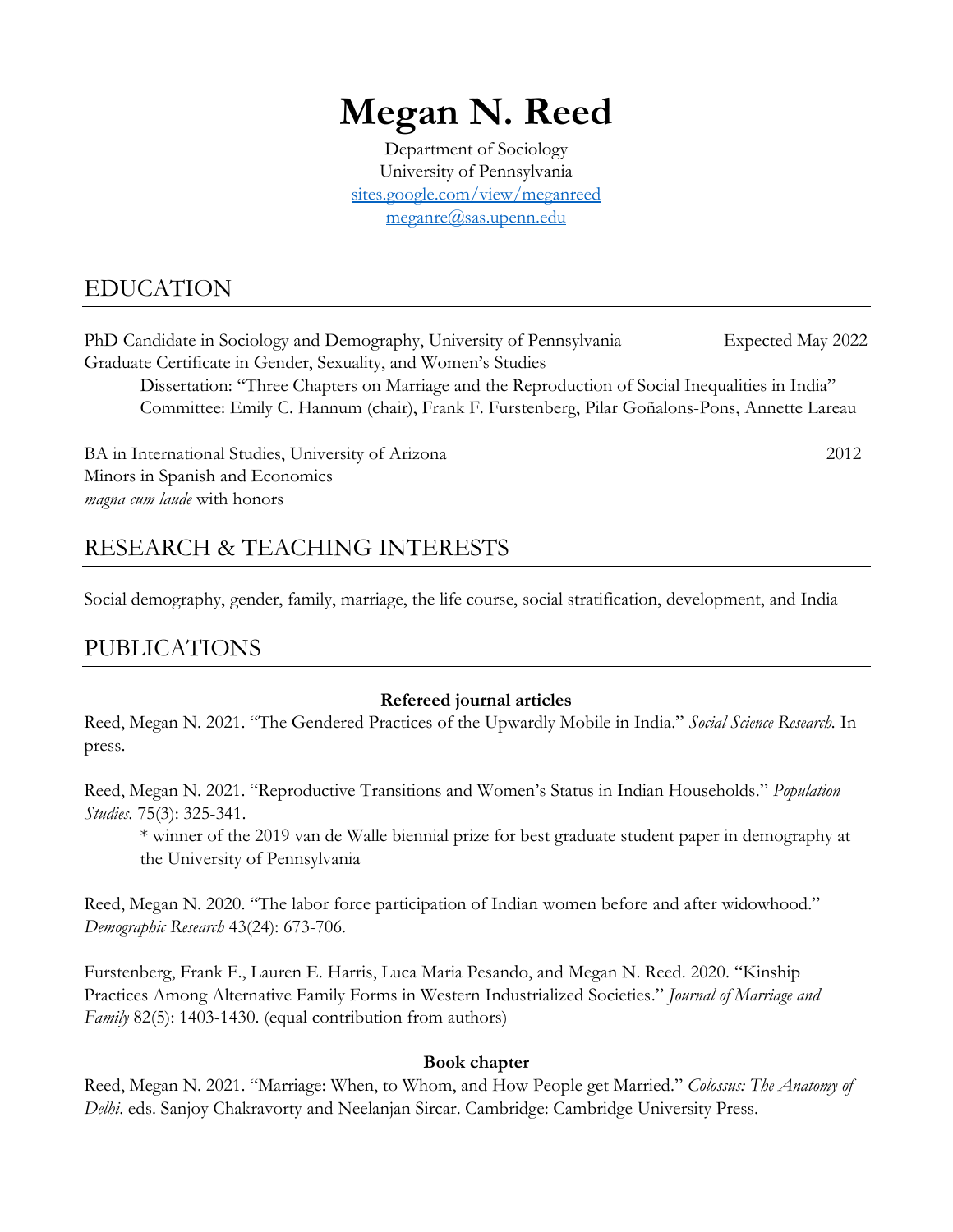## WORK IN PROGRESS

Uncertainty and risk on the Indian marriage market

Educational assortative mating of families in arranged marriages

New patterns of marital engagement in New Delhi

(with Lauren E. Harris, Luca Maria Pesando, Linda Li, Frank F. Furstenberg, and Julien O. Teitler) Family Communication and Family Ties in the Wake of the COVID-19 Pandemic

(with Babul Hossain, Aashish Gupta, and Srinivas Goli) Widowhood Effects on Mortality in India

#### FELLOWSHIPS, GRANTS, AND AWARDS

|                                                                                           | National fellowships                                     |                  |  |
|-------------------------------------------------------------------------------------------|----------------------------------------------------------|------------------|--|
| National Institutes of Health NICHD Training Fellowship in Demography (T-32)              |                                                          | 2019-2021        |  |
| Foreign Language and Area Studies (FLAS) Fellowship (South Asia, Hindi)                   |                                                          | 2016-2017        |  |
| Fulbright-Nehru Student Research Fellowship (13 months in India)                          |                                                          | 2012-2013        |  |
|                                                                                           | Grants and fellowships at the University of Pennsylvania |                  |  |
| GAPSA-Provost Fellowship for Interdisciplinary Innovation (\$6000)                        |                                                          | 2018-2019        |  |
| President Gutmann Leadership Award (\$1,300)                                              |                                                          | 2019             |  |
| Gertrude and Otto Pollak Summer Research Fellowship (\$4000)                              |                                                          |                  |  |
| Center for the Advanced Study of India Summer Funds for Research (\$3500, \$3000, \$3000) |                                                          |                  |  |
| GAPSA Research Travel Grant (\$600, \$370)                                                |                                                          | 2018             |  |
| Lauder Institute grant for student-run conference (\$750)                                 |                                                          |                  |  |
|                                                                                           | <b>Awards</b>                                            |                  |  |
| Etienne van de Walle biennial prize for the best student paper in demography at UPenn     |                                                          | 2019             |  |
| 2018 PAA Annual Meeting Poster Award                                                      |                                                          | 2018             |  |
|                                                                                           |                                                          |                  |  |
| <b>TEACHING EXPERIENCE</b>                                                                |                                                          |                  |  |
| Instructor of Record (UPenn)                                                              | Introduction to Sociological Research (methods)          | <b>Fall 2019</b> |  |
|                                                                                           |                                                          |                  |  |
| Teaching Assistant (UPenn)                                                                | Sociology of the Family (virtual)                        | <b>Fall 2020</b> |  |
|                                                                                           | Medical Sociology                                        | Spring 2018      |  |
|                                                                                           | Introduction to Sociology                                | Fall 2017        |  |
|                                                                                           |                                                          |                  |  |

#### CONFERENCE PRESENTATIONS

2020. "The Persistence of Arranged Marriage in India: New Evidence from Delhi." Annual Meeting of the American Sociological Association (ASA). Virtual. August.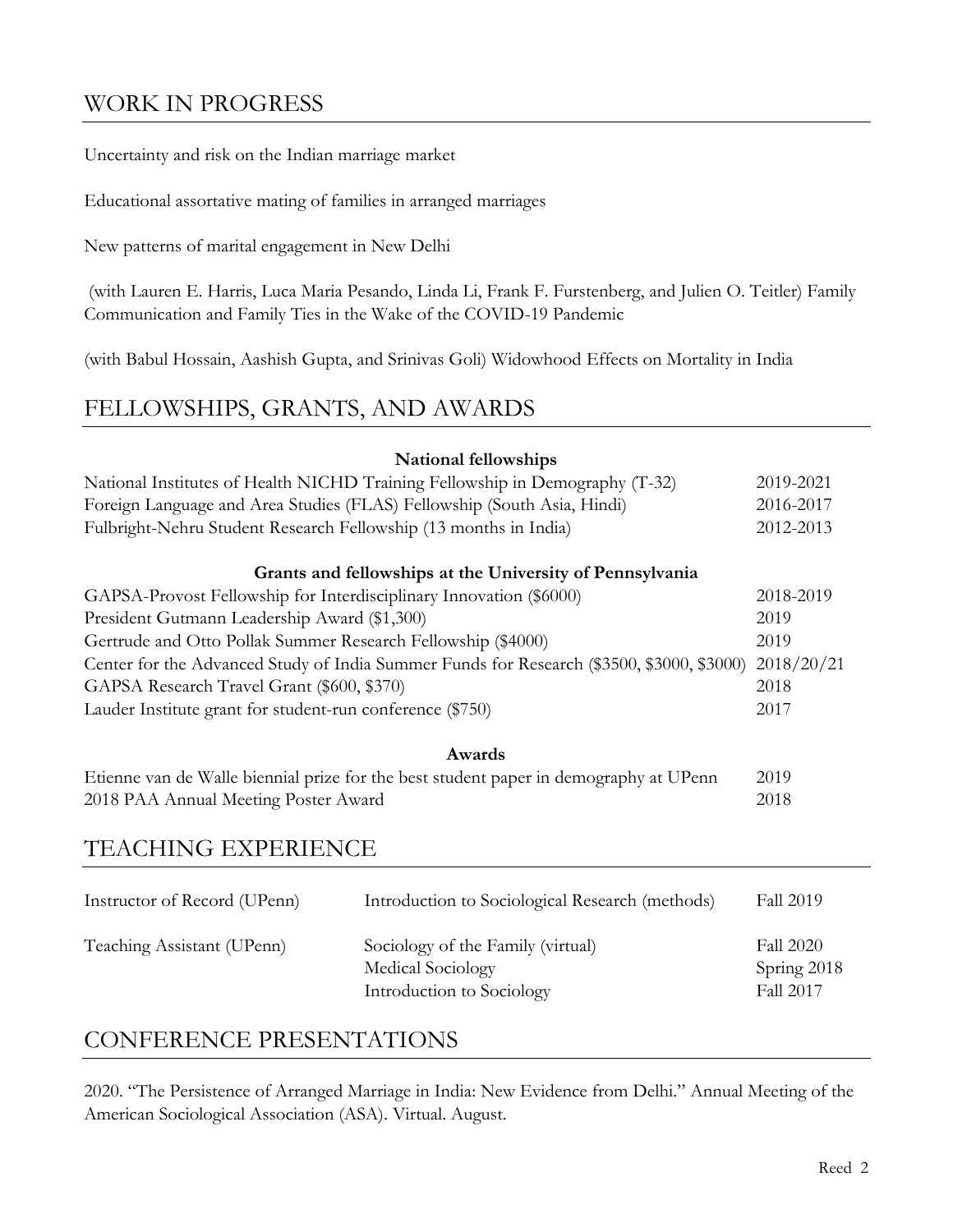2020. "Gender Scripts of the Upwardly Mobile in India." Sociologists for Women in Society (SWS) Summer Virtual Meeting. August. Roundtable.

2020. "Changing Dynamics of Arranged Marriage in Urban India: A Mixed Methods Study in New Delhi." 2<sup>nd</sup> IUSSP Seminar on New and Emerging Family Forms around the World. Manila, Philippines. January.

2019. "The Female Life Cycle, Fertility, and Women's Status in Indian Households." Annual Meeting of the American Sociological Association (ASA). New York, NY. August.

2019. "The Persistence of Arranged Marriage in India: New Evidence from the Delhi National Capital Region." Population Association of America (PAA) Annual Meeting. Austin, TX. April.

2018. "When, to Whom, and How People Marry in Delhi NCR: Patterns of Intergenerational Change." Association of Asian Studies-in-Asia Annual Conference. Delhi, India. July.

2018. "Gender Scripts of the Upwardly Mobile in India." Population Association of America (PAA) Annual Meeting. Denver, CO. April. Poster. \**PAA Poster Award Winner\**

2017. "The Female Life Cycle and Power in Indian Households." 46th Annual Conference on South Asia. Madison, WI. October.

2017. "The Labor Force Participation of Indian Women Before and After Widowhood." Population Association of America (PAA) Annual Meeting. Chicago, Il. April.

2012. (with Ufuk Coşkun) "Service Exchange between the University of Arizona Community and the Tucson Refugee Community." Society for Applied Anthropology Annual Meeting. Baltimore, MD. March.

## SERVICE

Ad hoc reviewer for *Population and Development Review, Demography*, *Asian Women, Journal of Comparative Family Studies, Research in Social Stratification and Mobility, Social Science and Medicine, Sexual and Reproductive Health Matters, Population Studies,* and *Social Problems*

| Finance Chair, Graduate Sociology Society, University of Pennsylvania         | 2018-2019 |
|-------------------------------------------------------------------------------|-----------|
| Conference Organizer for Penn's "Health and Society in South Asia Conference" | 2017      |
| Co-Chair, Demography Club, University of Pennsylvania                         | 2016-2017 |

## OTHER WRITING

#### **Book review**

Reed, Megan N. 2014. Review of *The Caste Question: Dalits and the Politics of Modern India.* Anupama Rao. *Transforming Anthropology* 22/2: 136-138.